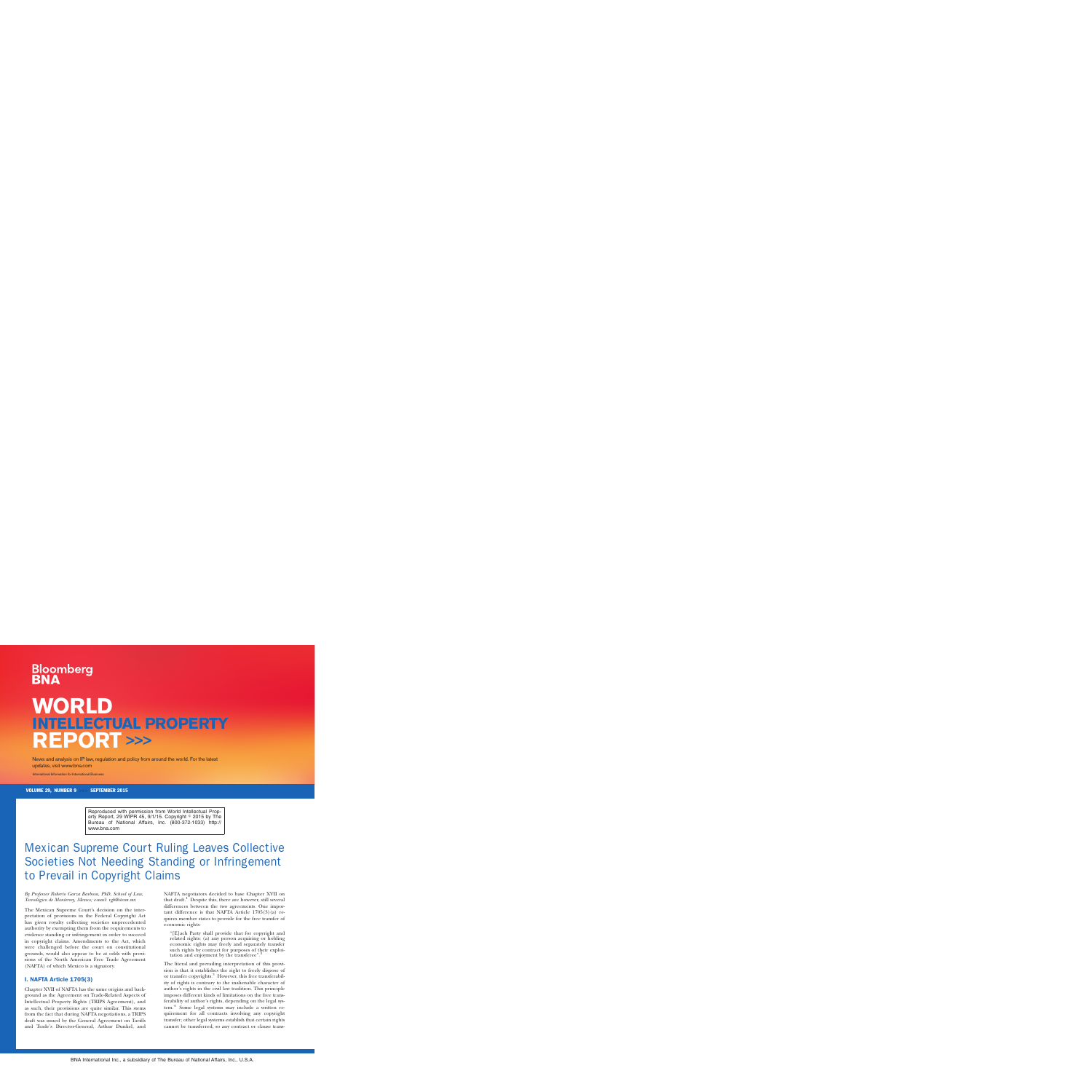ferring such rights would be void. Limitations may also restrict the term of the transfer to a certain period of time, or even forbid any transfer at all.<sup>5</sup>

The TRIPS Agreement does not have any provision establishing free transferability of economic rights similar to NAFTA Article 1705(3). This is because the majority of the then negotiating countries, currently member states of the World Trade Organization (WTO), belong to civil law tradition. Therefore, most of them have limitations on the free transferability on their copyright statutes and naturally oppose any provision establishing free transferability of rights. $6$  If those countries had accepted a provision like NAFTA Article 1705(3) they would have acquired an international obligation to eliminate any transfer restriction from their national statues. However, civil law countries had stronger negotiating power during the TRIPS negotiations than Mexico during NAFTA negotiations. Mexico was faced with two hegemonic common law countries and it has been suggested that Mexico had accepted those intellectual property provisions in order to avail itself of the economic advantages of the agreement.<sup>7</sup> Nevertheless, NAFTA Article 1705(3) has been mainly ignored in the Mexican legal system. It was ignored by Congress, and it was also ignored by the Supreme Court. It seems that Mexico gained in the national arena what was lost during international negotiations.

#### II. Mexican Copyright Act Amendments

In July 2003, the Mexican Congress passed several amendments and additions to the Federal Copyright Act. Those amendments gave non-transferable rights in favor of authors, performers and phonogram producers, consisting of an ''equitable remuneration'', for any public performance or transmission of their protected works or interpretations.<sup>8</sup> This unwaivable remuneration right is required when a public performance or transmission is made with the purpose of direct or indirect profit.

In order to understand this remuneration right, it must first be noted that Article 7 of the Rome Convention establishes very limited rights for performers. Under this provision, performers only possess rights over their unfixed performances. Once they authorize the fixation of their performances (onto a recorded medium), then they have in essence relinquished their conventional rights. Therefore, performers' rights are limited to preventing the transmission, public communication, and fixation of their live performances. They also have the right to prevent the reproduction of such performances if they have been fixed without authorization.

This limited set of rights is the result of an apparent tension between performers and the authors of the music and lyrics. When a performer interprets a song composed by an author, the author retains rights over the lyrics and musical compositions, including reproduction, public performance, and transmission rights.<sup>9</sup> That being the case, both performer and author in this situation possess rights over the same thing. It has been argued that there would be a risk for the author of the

song (lyrics or music) if the performer could oppose the reproduction, transmission, or publication of their performance of it. This is however, an unsound argument because it would be very unlikely for performers to act against their own interests. Nevertheless, the result is the very limited set of rights for performers under the Rome Convention.

However, Article 12 of the Rome Convention establishes some consolation for the limited rights awarded by the Convention to performers. Also available to producers of phonograms who *do* have the right to prohibit reproduction of their phonograms, Article 12 states:

''If a phonogram published for commercial purposes, or a reproduction of such phonogram, is used directly for broadcasting or for any communication to the public, a single equitable remuneration shall be paid by the user to the performers, or to the producers of the phonograms, or to both. . .".<sup>10</sup>

The legislature of each country determines whether this equitable remuneration is granted to performers, to producers of phonograms, or both. In the case of Mexico, the amendment to the Copyright Act gave this right to both parties. At this point, it is important to consider that Article 12 of the Rome Convention does not provide that the equitable remuneration should be ''unwaivable'' as the Mexican amendment does.

This is not yet the end of the story. As mentioned, the Mexican amendment also confers such unwaivable ''equitable remuneration'' to authors in general for any public performance or transmission of their protected works made with purpose of direct or indirect profit.<sup>11</sup> Yet, there would appear to be no reason to give this right to authors in general because it overlaps with exclusive statutory economic rights, $12$  specifically, public communication or public performance and transmission. As with many other legal systems belonging to the civil law tradition, the Mexican system divides the statutory copyright into authors' rights and neighboring rights. Performers and producers of phonograms have neighboring rights, so their exclusive economic rights are not included in Article 27, which pertains to economic rights for authors in general. Those rights are contained in a special chapter of the statute, and are as limited as the Rome Convention provides. The reason for this is that Mexico has not yet implemented the WIPO Performances and Phonograms Treaty.

So why have Mexican legislators given this equitable remuneration right to authors? Legislative history, it is submitted, is very illustrative on this point:

''[I]n order to avoid mistakes in statutory interpretation, in order not to be thought that the statute gives more protection to performers than the authors, it has been decided to give the same right to authors. . . not to do that, could lead to the absurd thinking that only performers have this right and authors have not." $13$ 

The problem here is that Congress did not take into consideration that the statute gives those rights to authors in Article 27, as exclusive economic rights. There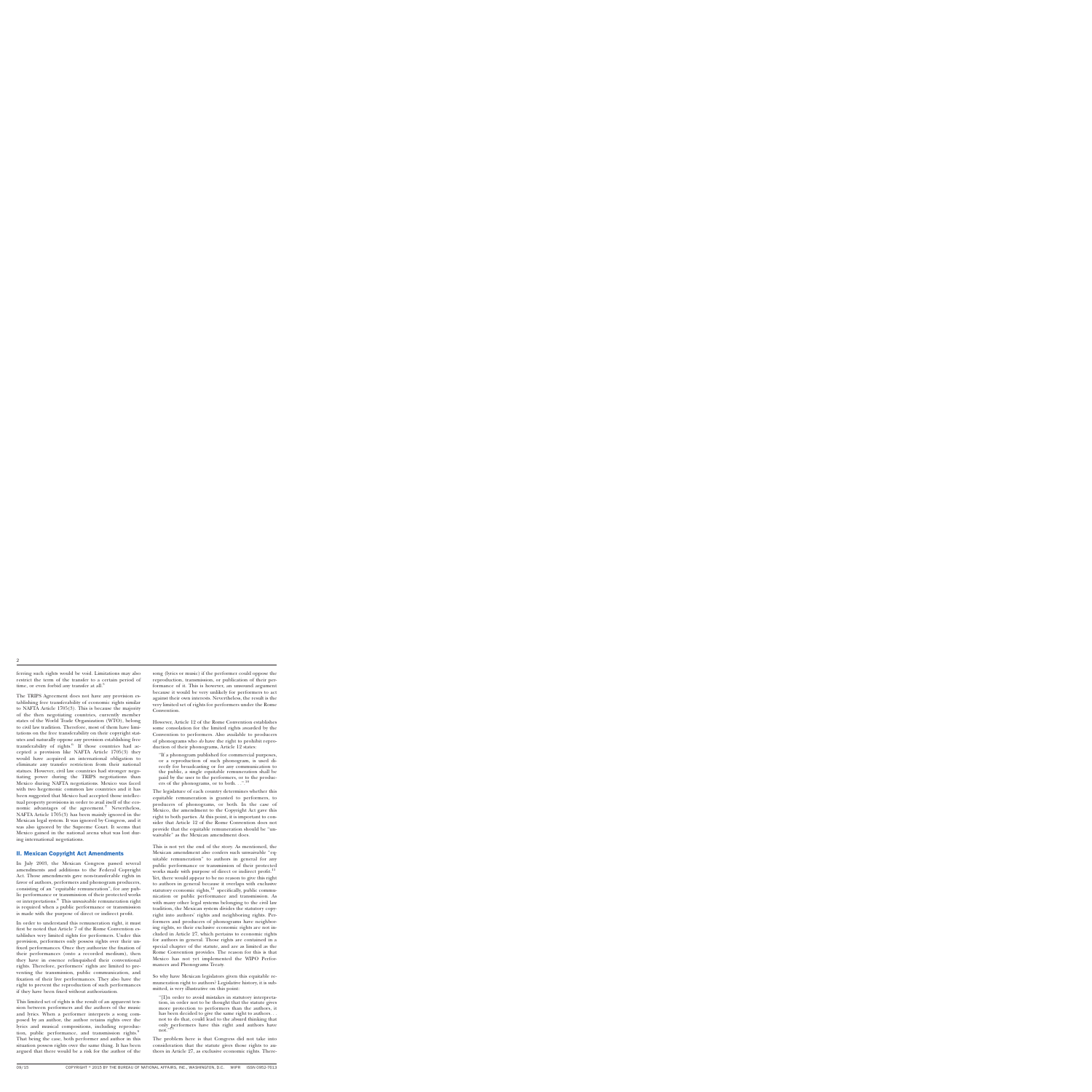fore, the result was probably contrary to the expected one because more rights were given to authors than to performers.

#### III. First Struggles

If authors have this unwaivable right to remuneration, this could result in a serious problem for many enterprises, such as movie theaters, for example. According to Article 97 of the Copyright Act, the following persons are considered authors of a cinematographic work:

- $\blacksquare$  the movie director;
- $\blacksquare$  the script writer;
- $\blacksquare$  the score/soundtrack composer;
- $\blacksquare$  the director of photography or cinematographer; and
- $\blacksquare$  the author of animations, if any.

The statute provides that the producer has exclusive economic rights over the whole production. However, the unwaivable remuneration rights described above enable each "author" of the movie to pursue them independently from the movie's exclusive economic rights. As a consequence, any movie theater that has paid and acquired a license to exhibit a given movie may face claims from authors over their independent, unwaivable remuneration right.

As a result, several movie theaters filed an action at the Federal District Court on September 3, 2003 to challenge the constitutionality of the amendments. One of their arguments, possibly the most important, seemed directed to the fact that non-renounceable rights were contrary to NAFTA Article 1705(3), and therefore unconstitutional. At that time, the Mexican supremacy clause made unconstitutional any federal or state statutory provision contrary to an international agreement. Presently, this is still be the case, but only if the international agreement is related to human rights.

However, the argument focused only on the unwaivable remuneration right given to authors by Article 26 *bis* of the amendment, and did not cover the unwaivable rights given to performers and to phonogram producers by Articles 117 *bis* and 131 *bis*. Furthermore, the plaintiffs argued that amendments contradict not only NAFTA Article 1705(3), but also Article 6 *bis* of the Berne Convention on moral rights, and Article XI of the no longer in force Inter-American Convention on the Rights of the Author in Literary, Scientific and Artistic Works.<sup>14</sup>

Eventually, the case reached the Supreme Court, which upheld in a decision on June 10, 2005, the constitutionality of the amendments. The Supreme Court held that Article 6 *bis* of the Berne Convention provides for the free transferability of rights, and that Article 14 *ter* establishes the inalienable right to an equitable remuneration.<sup>15</sup> Both conclusions reflected a serious misreading of the Berne Convention, because Article 6 *bis* provides for moral rights and Article 14 *ter* establishes the right called *droit de suite*, in favor of authors regarding any resale of their original works of art, or manuscripts. It is a right for the resale of the original material object. The Supreme Court did not discuss NAFTA Article 1705(3) but merely quoted it, without taking into consideration that the Inter-American Convention on the Rights of the Author in Literary, Scientific and Artistic Works was no longer in force.

#### IV. Amparo Directo 11/2010

One collective society, incorporated under the rules of the Copyright  $Act,^{16}$  then began a mediation process against several companies owning movie theaters.<sup>17</sup> This process, provided in the Copyright Act, is normally taken by INDAUTOR, the Mexican Copyright Office. The collective society was acting on behalf of several composers of songs contained in the movies exhibited by the movie theaters. Given that movie theaters usually pay a license fee in advance to the producer or distributor of a movie to exhibit it, the problem arose as to the potential claims to such fees by all ''authors'' of the movie who were given unwaivable rights by the statute. Movie theaters had anticipated this problem and filed the abovementioned action which they had lost.

The mediation succeeded and both sides reached an agreement in which movie theaters agreed to pay the collective society an initial sum as well as periodical payments. Those payments ceased in 2003 and the collective society sued for copyright infringement in a state trial court on March 23, 2006. The court ruled in favor of the society and movie theaters appealed.

The Court of Appeals reversed the ruling in its March 25, 2008 decision, holding that the collective society did not have standing to sue, and had not proven the elements of its cause of action, including ownership and infringement.<sup>18</sup> The appeal court also ruled that its decision did not preclude the plaintiff from filing the action again because it did not consider the judgment as *res judicata*.

Each party filed a writ of *Amparo*, which could be simply considered as the next step in order to overcome the judgment rendered by the Court of Appeals. The consolidated *Amparo* was heard by the Tenth Court of Appeals for the First Circuit, which rendered a judgment vacating the Court of Appeals judgment, and ordered the court to issue a new judgment considering all proofs in the record.

The Court of Appeals rendered a new judgment, but it reached the same conclusion as before, the one establishing that the collective society did not have standing to sue. The collective society filed for an *Amparo* again and the Tenth Court of Appeals for the First Circuit held that it did have standing to sue. On remand, the Court of Appeals on August 12, 2009 ordered the movie theaters to pay the collective society statutory damages.

The movie theaters then filed an *Amparo* and managed to have the case heard by the Mexican Supreme Court. They argued that Articles 194 and 200 of the Copyright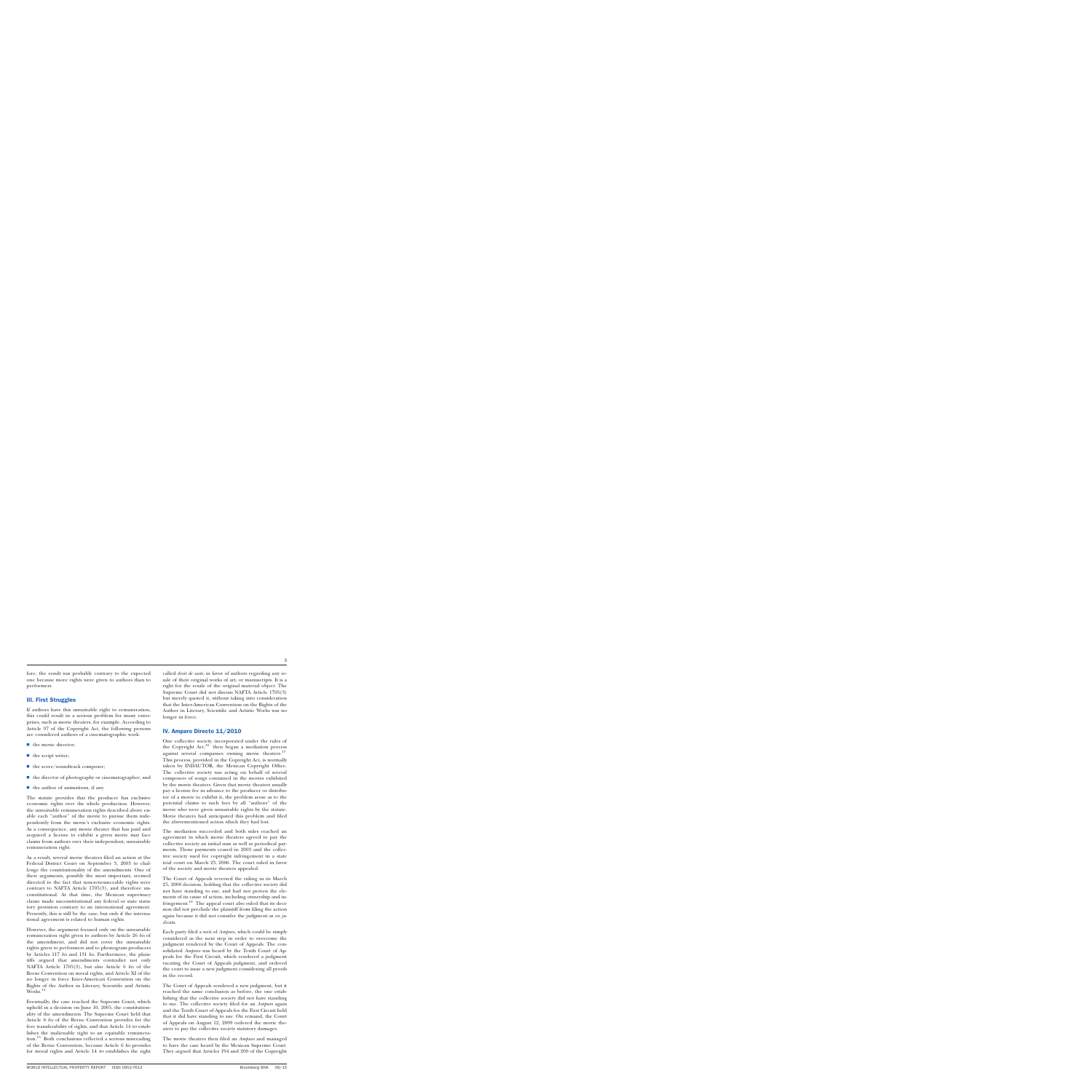Act as interpreted by courts below were unconstitutional and against the due process clause contained in Articles 14 and 16 of the Mexican Constitution. The argument was based on the fact that the collective society did not name the authors it was representing and did not show any representation agreement, and that in siding against the movie theaters, the Court of Appeals assumed that the collective society was representing the whole universe of composers, Mexican and foreign. Therefore, the interpretation that courts below gave to Article 200 of the Copyright Act was not only exempting collective societies from showing any representation agreement, but also exempting them from proving infringement. They argued that this interpretation empowers collective societies to sue everyone without even proving infringement.

The Supreme Court however in a decision on December 1, 2010, rejected the movie theaters' arguments and upheld the lower courts' interpretation, ruling in favor of the collective society. It held that:

''The lack of a special standing regime for legitimacy of the collective societies would imply that each author would have to clarify in specific way, from its initial written complaint, the musical pieces that each defendant user in the world has used, and prove their use, including circumstances of mode, time and place, considering the difficulty and cost of identifying to all users of musical pieces and identifying to all the exhibitors of the cinematographic works containing musical pieces composed by the author. . .would be excessive, if one takes into account that the plaintiff should be in its initial written complaint who and how many times the defendant projected films with musical works administered by the society of collective management".<sup>19</sup>

It is submitted that if the legislator had indeed wished to create such a spectacular regime, for implied standing and presumption of infringement, it would have put it expressly in the statute. These kind of assumptions cannot be inferred or created by judges.

Comparative law offers some guidance to this sort of problem. For instance in *Feist v. Rural*, the U.S. Supreme Court held that in a copyright infringing action, plaintiff must prove:

"(1) ownership of a valid copyright, and  $(2)$  copying of constituent elements of the work that are original".<sup>20</sup>

Yet these are precisely the components that the Mexican Supreme Court had held a plaintiff does not need to prove if it happens to be a collective society. The presumption is unconstitutional and against basic due process principles of law in any constitutional regime, not to mention against the concept of equality of rights, because collective societies would appear to have unjustified, exceptional procedural rights which exempt them from having to show standing or prove infringement.

In the European Union also, the trend is in fact moving in the opposite direction. Problems with several collective societies on matters such as excessive fees, unfair distribution of royalties, and lack of transparency, have led the European Parliament and the European Council to issue the EU Directive on Collective Management of Copyright and Related Rights and Multi-territorial Licensing of Rights in Musical Works for Online Use in the Internal Market, $21$  to exert more control over them, it seems.

Therefore, at an international level, there would appear to be agreement that collective societies need to prove standing and infringement in copyright claims. Yet the Mexican legal system has an exceptional procedural regime and not enough controls on the statute over collective societies.

The above highlights two problems with the state of Mexican copyrights. The first lies in the unwaivable "equitable remuneration'' rights granted to performers, to phonogram producers and extended even to authors. The unwaivable character of these rights appears contrary to NAFTA Article 1705(3). The second is in the significant procedural rights given by the Mexican Supreme Court to collective societies. Perhaps a better understanding of international intellectual property agreements will be the key to resolving these issues.

#### **Notes**

<sup>1</sup> Woodward, Martin D.H., "The TRIPs and NAFTA's Chapter 17: How Will Trade-Related Multilateral Agreements Affect International Copyright?'' *Texas International Law Journal*, vol. 31, at 273–74 (1996). In civil law tradition countries copyrights are referred to as author's rights, but the term "copyrights" will be used in the following discussion.

 $^2\,$  NAFTA, Article  $1705(3)(\rm{a})$  .

 $^{\rm 3}$  Golsby, Sharan L., "Protection of Intellectual Property Rights Under Nafta,'' *NAFTA: Law and Business Review of the Americas*, vol. 5, at 19 (1998). See also, Woodward, Martin D.H., above, at 280.

<sup>4</sup> Lypszyc, Delia, *Copyright and Neighboring Rights*, at 278 (1999).

 $^{\rm 5}$  Id at 277.

 $^6\,$  Reindl, Andreas P., "Choosing Law in Cyberspace: Copyright Conflicts on Global Networks,'' *Michigan Journal of International Law*, vol. 19, at 866–70 (1998). See also Geller, Paul E. and Nimmer, Melville B., *International Copyright Law and Practice* at 246–50 (2003).

<sup>7</sup> Ryan, Michael P., *Knowledge Diplomacy: Global Competition and the Politics of Intellectual Property*, at 3 (1998).

<sup>8</sup> Mexican Copyright Act (as amended), Articles 26 *bis*, 117 *bis*, and 131 *bis*.

- <sup>9</sup> Lypszyc, Delia, above, note 4, at 385.
- <sup>10</sup> Rome Convention, Article 12.
- <sup>11</sup> Copyright Act, Article 26 *bis*.
- $^{12}$  Id, Article 27.

<sup>13</sup> Mexican Senate, *Report on the Amendments to the Copyright Act*.

<sup>14</sup> Yet by adding inapplicable international provisions, the plaintiffs diluted a persuasive argument based on NAFTA Article 1705(3).

<sup>15</sup> Mexican Supreme Court, Second Chamber, Amparo en Revisión 105/2005, *Cinemex Toluca II, S.A. de C.V.* et al., June 10, 2005, at 178.

<sup>16</sup> According to the document *Suprema Corte de Justicia de la Nación*, "Asuntos que se verán en la Sesión del Día 1 de Diciembre de 2010 y Siguien*tes,*'' available at [https://www.scjn.gob.mx/Primera\\_Sala/Documents/](https://www.scjn.gob.mx/Primera_Sala/Documents/ListaParaSesion/2010/Diciembre/lps1sala20101201b2.1.pdf) [ListaParaSesion/2010/Diciembre/lps1sala20101201b2.1.pdf,](https://www.scjn.gob.mx/Primera_Sala/Documents/ListaParaSesion/2010/Diciembre/lps1sala20101201b2.1.pdf) the name of the collective society was *''Sociedad de Autores y Compositores de Música, Sociedad de Gestión Colectiva de Interés Público*". This information was obtained in such indirect way because the Mexican Supreme Court usually suppresses the names of the parties from the public versions of its judgments.

 $^{17}\,$  Mexican Supreme Court, First Chamber, Amparo Directo  $11/2010,$ Sociedad de Gestión Colectiva de Interés Público, December 1, 2010, at 8. <sup>18</sup> Id at 17.